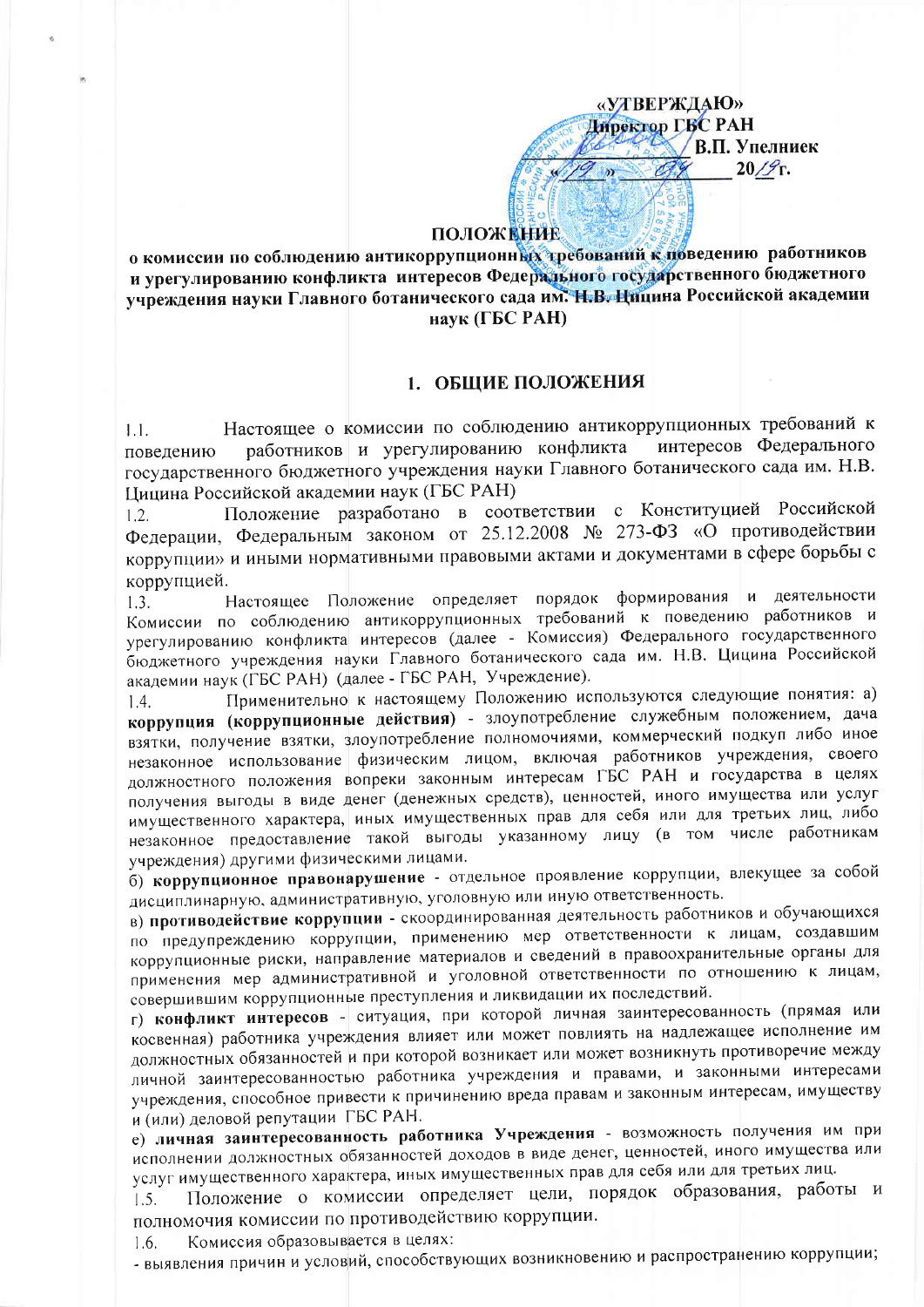- выработки и реализации системы мер, направленных на предупреждение и ликвидацию условий, порождающих, провоцирующих и поддерживающих коррупцию во всех ее проявлениях;

- недопущения в учреждении возникновения причин и условий, порождающих коррупцию;

- создания системы предупреждения коррупции в деятельности учреждения;

- повышения эффективности функционирования учреждения за счет снижения рисков проявления коррупции;

- предупреждения коррупционных правонарушений в учреждении;

частия в пределах своих полномочий в реализации мероприятий по предупреждению коррупции в учреждении;

- подготовки предложений по совершенствованию правового регулирования вопросов противодействия коррупции.

Деятельность Комиссии осуществляется в соответствии с Конституцией Российской  $1.7.$ Федерации, международными договорами Российской Федерации, законодательством о противодействии коррупции и настоящим Положением о комиссии.

### ПОРЯДОК СОЗДАНИЯ КОМИССИИ, СОСТАВ И СТРУКТУРА  $2<sup>1</sup>$

Комиссия является постоянно действующим коллегиальным органом, образованным для  $2.1.$ реализации целей, указанных в пункте 1.5 настоящего Положения о комиссии.

Комиссия состоит из председателя, заместителей председателя, секретаря и членов комиссии.  $22$ 

Председателем комиссии назначается один из заместителей руководителя ГБС РАН,  $2.3.$ ответственный за реализацию антикоррупционной политики.

Состав комиссии утверждается приказом директора ГБС РАН.  $2.4.$ 

В состав Комиссии включаются:

- заместители руководителя учреждения, руководители структурных подразделений;

- работники кадрового, юридического или иного подразделения учреждения, определяемые руководителем учреждения;

- руководитель планово-экономического отдела учреждения;

- представитель учредителя организации (по согласованию);

Один из членов комиссии назначается секретарем комиссии.  $2.5.$ 

По решению руководителя учреждения состав комиссии включаются:  $2.6.$ 

- представители профсоюзной организации, действующей в учреждении;

В отсутствие председателя Комиссии или при невозможности принятия председателем  $2.7.$ Комиссии участия в заседании Комиссии по основаниям, предусмотренным пунктом 2.13. настоящего Положения, его обязанности исполняет один из членов Комиссии (по решению председателя Комиссии).

Общее число членов Комиссии должно составлять не менее 9 человек.  $2.8.$ 

Все члены Комиссии при принятии решений имеют право голоса и обладают равными  $2.9.$ полномочиями и правами.

В заседаниях Комиссии с правом совещательного голоса по решению председателя  $2.10.$ Комиссии могут участвовать:

- непосредственный руководитель работника ГБС РАН, в отношении которого Комиссией рассматривается вопрос о соблюдении требований к антикоррупционному поведению и (или) требований об урегулировании конфликта интересов;

- другие работники ГБС РАН, специалисты, которые могут дать пояснения по вопросам, рассматриваемым Комиссией:

должностные лица других государственных органов, органов местного самоуправления, представители заинтересованных организаций.

Заседание Комиссии считается правомочным, если на нем присутствует не менее двух  $2.11.$ третей от общего числа членов Комиссии.

2.12. Состав Комиссии формируется таким образом, чтобы исключить возможность возникновения конфликта интересов, который мог бы повлиять на принимаемые Комиссией решения.

2.13. При возникновении прямой или косвенной личной заинтересованности члена Комиссии, которая может привести к конфликту интересов при рассмотрении вопроса, включенного в повестку дня заседания Комиссии, он обязан до начала заседания заявить об этом. В таком случае соответствующий член Комиссии не принимает участия в голосовании при принятии решения по указанному вопросу.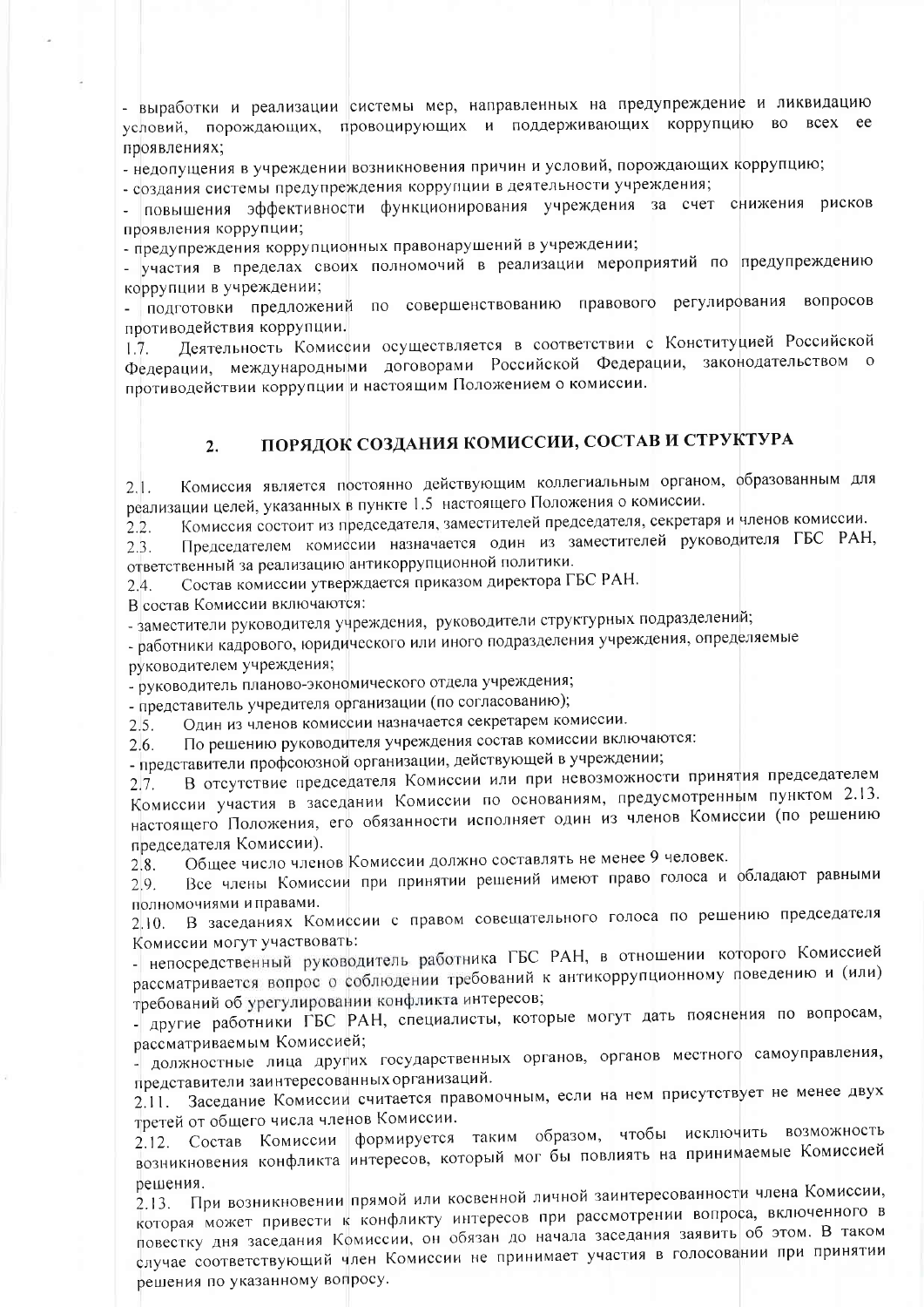#### $3.$ ПОРЯДОК РАБОТЫ КОМИССИИ

Формой работы Комиссии проведение заседания комиссии.  $3.1.$ 

Заседания комиссии проводится по мере необходимости при наличии оснований,  $3.2.$ перечисленных в пункте 5.5. настоящего Положения.

Повестка дня и порядок рассмотрения вопросов на заседаниях Комиссии утверждается  $3.3<sub>1</sub>$ председателем Комиссии.

 $3.4.$ Присутствие на заседании членов Комиссии обязательно.

Делегирование членом Комиссии своих полномочий иным лицам не допускается. В  $3.5.$ случае невозможности присутствия члена Комиссии на заседании он обязан заблаговременно известить об этом Председателя или Секретаря.

Основаниями для проведения заседаний Комиссии являются:  $3.6.$ 

- поступившие из контрольно-надзорных, правоохранительных, иных государственных органов, органов местного самоуправления, политических партий и общественных объединений, зарегистрированных в соответствии с законодательством Российской Федерации, материалов, свидетельствующих о несоблюдении работником ГБС РАН требований к антикоррупционному поведению и (или) требований об урегулировании конфликта интересов;

- уведомления (заявления, обращения) работников, обучающихся ГБС РАН о возникшем конфликте интересов или о возможности его возникновения;

- по поручению директора ГБС РАН.

Комиссия не рассматривает сообщения о преступлениях и административных  $3.7.$ правонарушениях, а также анонимные обращения, не проводит проверки по фактам нарушения служебной дисциплины.

Заседание Комиссии проводится в присутствии работника ГБС РАН, в отношении  $3.8.$ которого рассматривается вопрос о соблюдении требований к антикоррупционному поведению и (или) требований об урегулировании конфликта интересов. При наличии письменного уведомления (обращения, заявления) работника о рассмотрении указанного вопроса без его участия заседание Комиссии проводится в его отсутствие. В случае неявки работника на заседание Комиссии при отсутствии от него письменного уведомления (обращения, заявления) о рассмотрении указанного вопроса без его участия рассмотрение вопроса откладывается.

В случае вторичной неявки работника без уважительных причин Комиссия может принять решение о рассмотрении указанного вопроса в его отсутствие при условии его надлежащего уведомления.

На заседании Комиссии заслушиваются пояснения работника ГБС РАН, в  $3.9.$ вопрос о соблюдении требований рассматривается отношении которого антикоррупционному поведению и (или) требований об урегулировании конфликта интересов, и иных лиц, рассматриваются материалы по существу вынесенных на данное заседание вопросов, а также дополнительные материалы.

3.10. Процесс обсуждения и принятия решений Комиссией проходит без участия работника ГБС РАН, в отношении которого рассматривается вопрос о соблюдении требований к антикоррупционному поведению и (или) требований об урегулировании конфликта интересов.

3.11. При наличии в поступивших в Комиссию материалах или в случае выявления Комиссией в ходе заседания факта совершения работником действия (бездействия), содержащего признаки административного правонарушения или состава преступления, председатель Комиссии обязан инициировать передачу информации о совершении указанного действия (бездействия) и подтверждающих такой факт документов в правоохранительные органы в течение 3 рабочих дней со дня подписания протокола заседания Комиссии, а при необходимости - немедленно.

3.12. По итогам работы Комиссия принимает одно из следующих решений:

а) установить, что работник ГБС РАН соблюдал требования к антикоррупционному поведению и (или) требования об урегулировании конфликта интересов;

б) установить, что работник ГБС РАН не соблюдал антикоррупционные требования к поведению и (или) требования об урегулировании конфликта интересов. В этом случае Комиссия рекомендует директору указать работнику на недопустимость нарушения антикоррупционных требований и (или) требований об урегулировании конфликта интересов, либо применить к работнику ГБС РАН конкретную меру ответственности, готовит предложения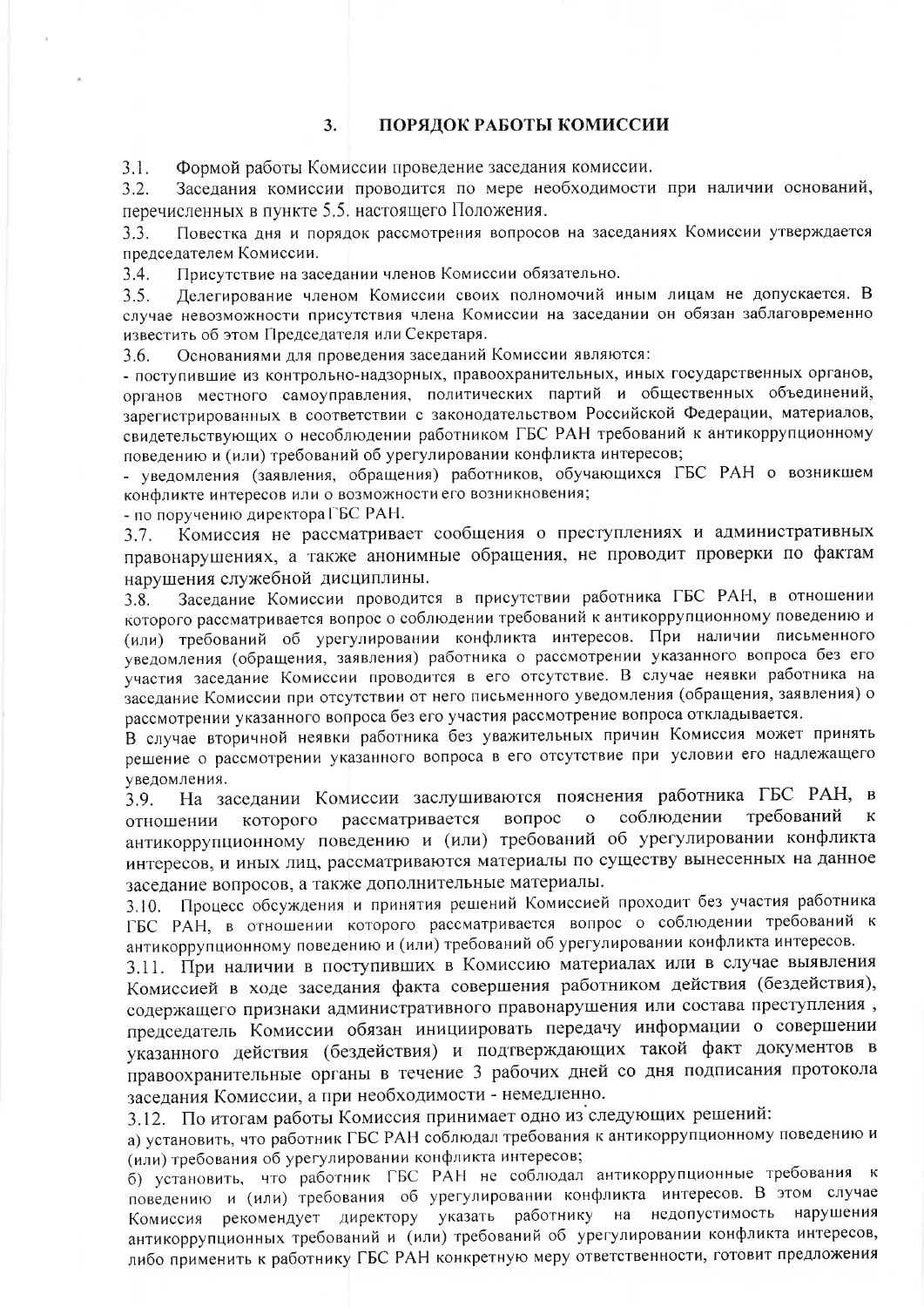по применению способов урегулирования конфликта интересов, предусмотренных пунктами  $4.21.1 - 4.21.7$ .

3.13. Решения Комиссии принимаются тайным голосованием, посредством проставления членами Комиссии соответствующих отметок на неперсонифицированных бюллетенях (приложение к настоящему Положению) или открытым голосованием простым большинством голосов присутствующих на заседании членов Комиссии.

В случае равенства голосов принятым считается решение, за которое проголосовал председатель Комиссии.

3.14. После окончания процедуры тайного или открытого голосования, Председатель Комиссии оглашает работнику ГБС РАН, в отношении которого рассматривается вопрос о соблюдении требований к антикоррупционному поведению и (или) требований об урегулировании конфликта интересов принятые Комиссией решения.

Заседание Комиссии оформляется протоколом, который подписывает Председатель и  $3.15.$ Секретарь. Члены Комиссии, принимавшие участие в ее заседании, согласовывают протокол в течение 3 рабочих дней со дня проведения заседания Комиссии.

Решения Комиссии для директора ГБС РАН носят рекомендательный характер.

В протоколе заседания Комиссии указываются:  $3.16.$ 

а) дата заседания Комиссии, фамилии, имена, отчества членов Комиссии и других лиц, присутствующих на заседании;

б) формулировка каждого из рассматриваемых на заседании Комиссии вопросов с указанием фамилии, имени, отчества, должности работника, в отношении которого рассматривается вопрос о соблюдении антикоррупционных требований к поведению и (или) требований об урегулировании конфликта интересов;

в) предъявляемые к работнику претензии, материалы, на которых они основываются;

г) содержание пояснений работника и других лиц по существу предъявляемых претензий;

д) фамилии, имена, отчества, выступивших на заседании Комиссии лиц и краткое изложение их выступлений:

е) источник информации, содержащей основания для проведения заседания Комиссии, дата поступления информации в Комиссию;

ж) другие сведения;

з) результаты голосования;

и) решение и обоснование его принятия;

3.17. Член Комиссии, не согласный с ее решением, вправе в письменной форме изложить свое мнение, которое подлежит обязательному приобщению к протоколу заседания Комиссии и с которым должен быть ознакомлен работник, в отношении которого рассматривается вопрос о соблюдении антикоррупционны х требований к по ведению и (или) требований об урегулировании конфликта интересов.

3.18. Протокол заседания Комиссии в 7-дневный срок со дня заседания направляется ректору ГБС РАН.

3.19. Выписка из протокола заседания Комиссии приобщается к личному делу работника ГБС РАН, в отношении которого рассмотрен вопрос о соблюдении антикоррупционных требований к поведению и (или) требований об урегулировании конфликта интересов.

3.20. Для исполнения решений Комиссии могут быть подготовлены проекты локальных нормативных актов ГБС РАН, которые в установленном порядке представляются на рассмотрение директору ГБС РАН.

3.21. О результатах рассмотрения рекомендаций Комиссии и принятом решении ректор ГБС РАН в письменной форме уведомляет Комиссию в месячный срок со дня поступления к нему протокола заседания Комиссии. Решение Комиссии выступает в силу после его утверждения ректором ГБС РАН. Решение директора ГБС РАН оглашается на ближайшем заседании Комиссии и принимается к сведению без обсуждения.

3.22. Для урегулирования конфликта интересов могут применяться различные способы, в том

3.22.1. Ограничение доступа работника учреждение к конкретной информации, которая может затрагивать личные интересы работника.

3.22.2. Добровольный отказ работника учреждения или его отстранение (постоянное или временное) от участия в обсуждении и процессе принятия решений по вопросам, которые находятся или могут оказаться под влиянием конфликта интересов.

3.22.3. Пересмотр и изменение функциональных обязанностей работника учреждения, с соблюдением требований Трудового кодекса Российской Федерации.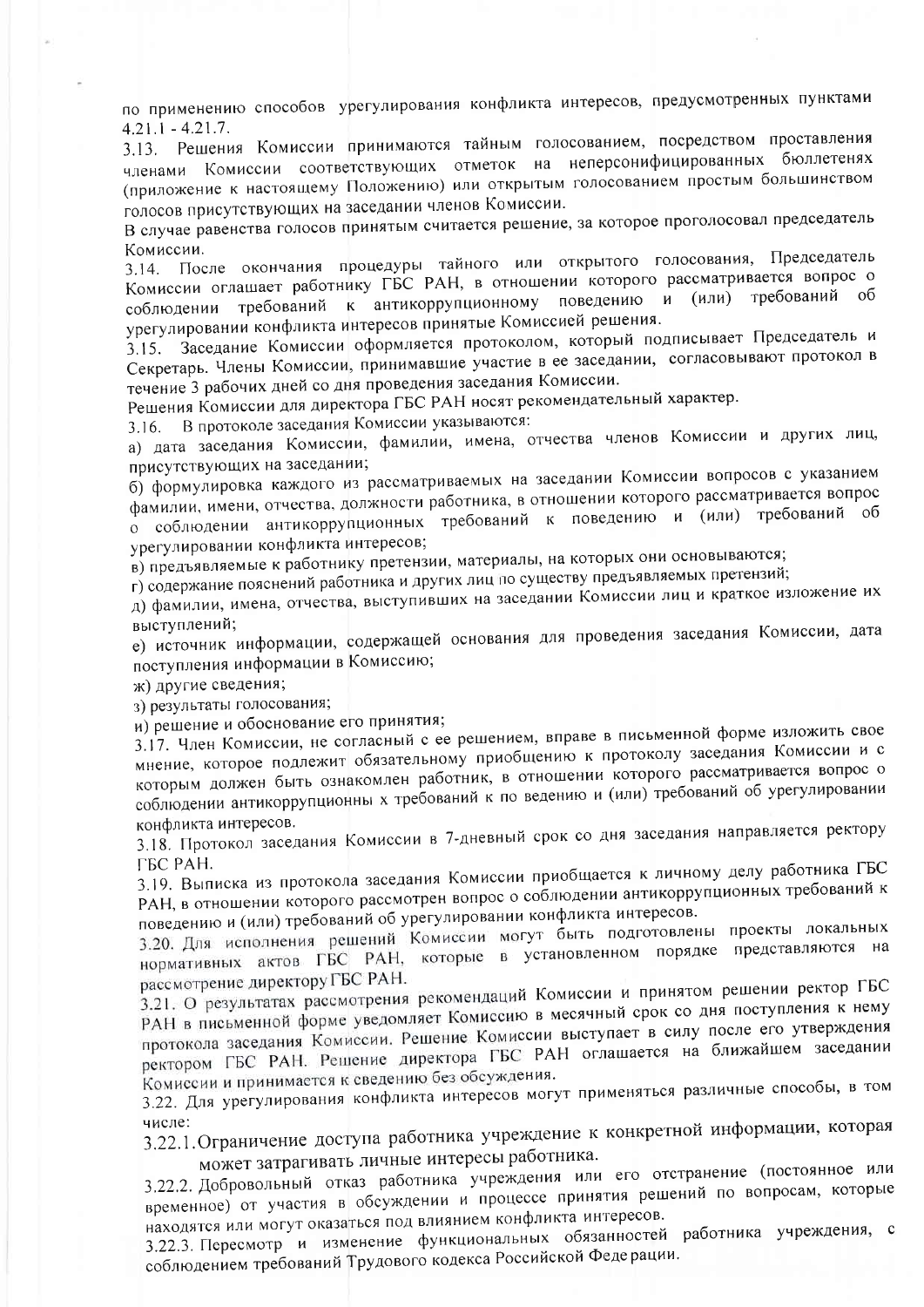3.22.4. Перевод работника учреждения на должность, предусматривающую выполнение функциональных обязанностей, не связанных с конфликтом интересов, в соответствии с Трудовым кодексом Российской Федерации.

3.22.5. Временное отстранение работника учреждения от должности, если его личные интересы входят в противоречие с функциональными обязанностями.

3.22.6. Отказ работника учреждения от своего личного интереса, порождающего конфликт с интересами Учреждения

3.22.7. Увольнение работника учреждения по основаниям, установленным Трудовым кодексом Российской Федерации.

# 4. ПОЛНОМОЧИЯ ПРЕДСЕДАТЕЛЯ, СЕКРЕТАРЯ И ЧЛЕНОВ КОМИССИИ

4.1. Председатель Комиссии при поступлении к нему информации, содержащей основания для проведения заседания Комиссии:

- в 10-дневный срок назначает дату заседания Комиссии. При этом дата заседания Комиссии не может быть назначена позднее 20 дней со дня поступления указанной информации;

- при необходимости поручает членам Комиссии провести дополнительную проверку и уточнение полученных сведений;

- рассматривает ходатайства о приглашении на заседание Комиссии лиц, указанных в п. 2.10. настоящего Положения, принимает решение об их удовлетворении (об отказе в удовлетворении) и о рассмотрении (об отказе в рассмотрении) в ходе заседания Комиссии дополнительных материалов.

4.2. Секретарь Комиссии по поручению председателя Комиссии:

- осуществляет регистрацию уведомления работника ГБС РАН в журнале регистрации уведомлений о возникшем конфликт е интересов или о возможности его возникновения, в течение 2 рабочих дней со дня его поступления;

- направляет уведомления работнику, в отношении которого рассматривается вопрос, членам Комиссии и иным лицам, участвующим в заседании Комиссии, о повестке дня, месте, дате и времени заседания Комиссии за 3 рабочих дня до даты заседания;

- обеспечивает членов Комиссии материалами, относящимися к повестке дня;

ведет протоколы заседаний Комиссии, делопроизводство, связанное с деятельностью Комиссии:

- производит подсчет голосов в присутствии членов Комиссии путем оглашения бюллетеней;

- вручает выписки из решения Комиссии работнику ГБС РАН, в отношении которого рассматривался вопрос о соблюдении требований к антикоррупционному поведению и (или) требований об урегулировании конфликта интересов, под подпись или направляет заказным письмом с уведомлением не позднее 5 рабочих дней со дня принятия решения;

- выполняет иные поручения председателя Комиссии, связанные с деятельностью Комиссии.

5.3. Для осуществления поставленных целей и задач Комиссия ГБС РАН:

- в пределах своей компетенции принимает решения, касающиеся организации, координации и совершенствования деятельности учреждения по предупреждению коррупции, а также осуществляет контроль исполнения этих решений;

- рассматривает на заседании Комиссии ежегодный план мероприятий по противодействию коррупции в ГБС РАН;

- рассматривает вопросы, связанные с оценкой коррупционных рисков;

- анализирует и обобщает данные о нарушениях положений локальных нормативных актов по вопросам противодействия коррупции, признаках коррупционных проявлений в действиях работников ГБС РАН, конфликте интересов, отраженных в уведомлениях (заявлениях, обращениях), представленных в адрес учреждения, в целях принятия административных мер и разработки профилактических мероприятий;

- формирует предложения руководству учреждения по вопросам противодействия коррупции и урегулированию конфликтаинтересов.

### 5. ПРАВА РАБОТНИКА В СВЯЗИ С РАСКРЫТИЕМ И УРЕГУЛИРОВАНИЕМ КОНФЛИКТ А ИНТЕРЕСОВ

5.1. Работник ГБС — PAH вправе обращаться в комиссию по соблюдению антикоррупционных требований к поведению работников и урегулированию конфликта интересов.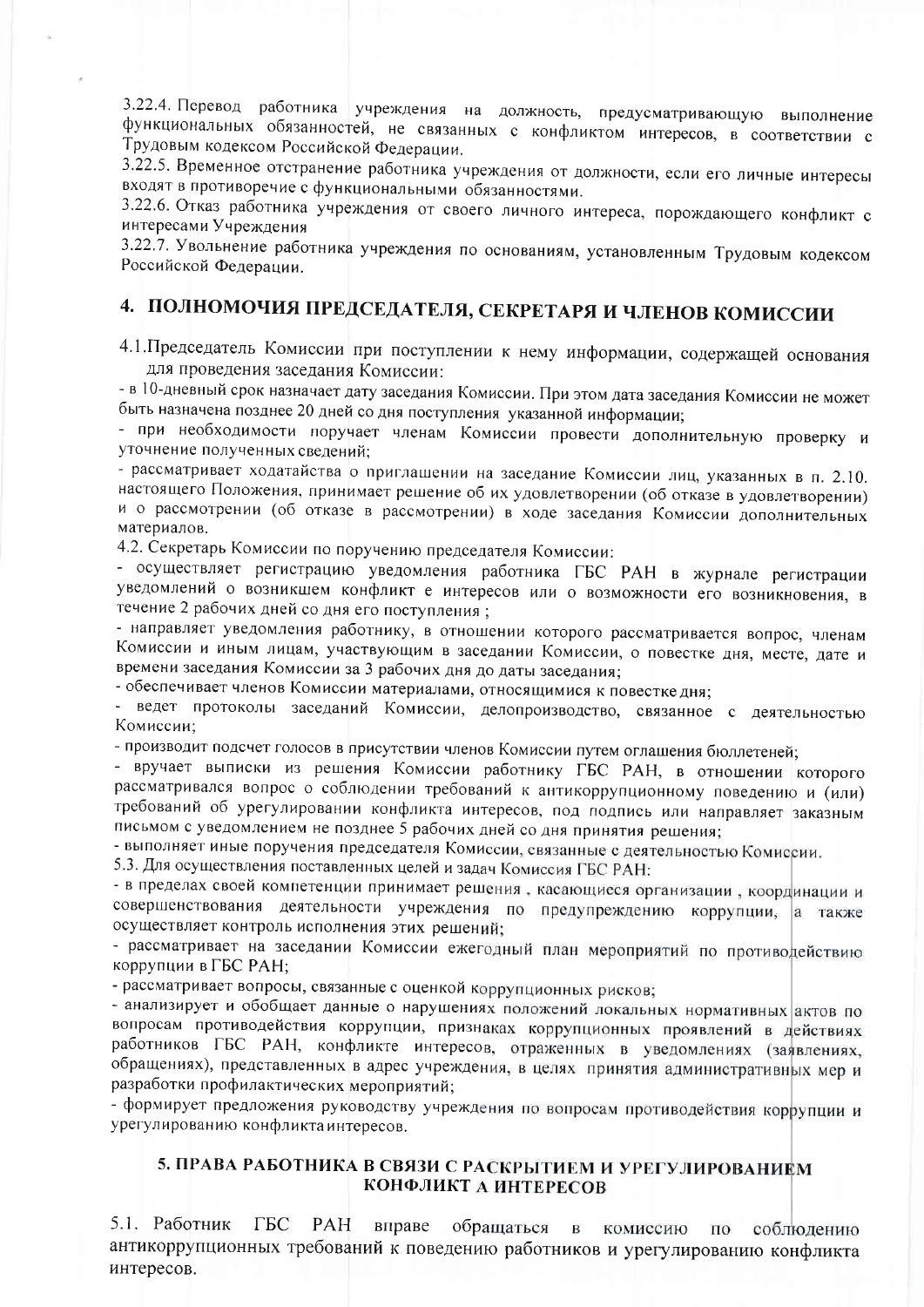5.2. Работник ГБС РАН, в отношении которого рассматривался вопрос о соблюдении требований к антикоррупционному поведению и (или) требований об урегулировании конфликта интересов, вправе обратиться к директору с письменной просьбой о пересмотре решения Комиссии, при имеющихся на то основаниям.

5.3. Решение Комиссии может быть обжаловано в установленном законодательством Российской Федерации порядке.

### 6. ЗАКЛЮЧИТЕЛЬНЫЕ ПОЛО)КЕНИЯ

6.1. Лица, входящие в состав Комиссии, а также лица, участвовавшие в заседании Комиссии, не вправе разглашать сведения, ставшие им известными в ходе работы Комиссии.

6.2. Решение Комиссии является обязательным для всех лиц, являющихся работниками ГБС РАН и находящихся с ним в трудовых отношениях, вне зависимости от занимаемой должности и выполняемых функций, а также для физических лиц, сотрудничающих с учреждением на основе гражданско-правовых договоров и подлежит исполнению в сроки, предусмотренные указанным решением.

6.3. Настоящее Положение вступает в силу с момента утверждения и действует до момента утверждения нового локального нормативного акта, регулирующего вопросы, указанные в настоящем Положении.